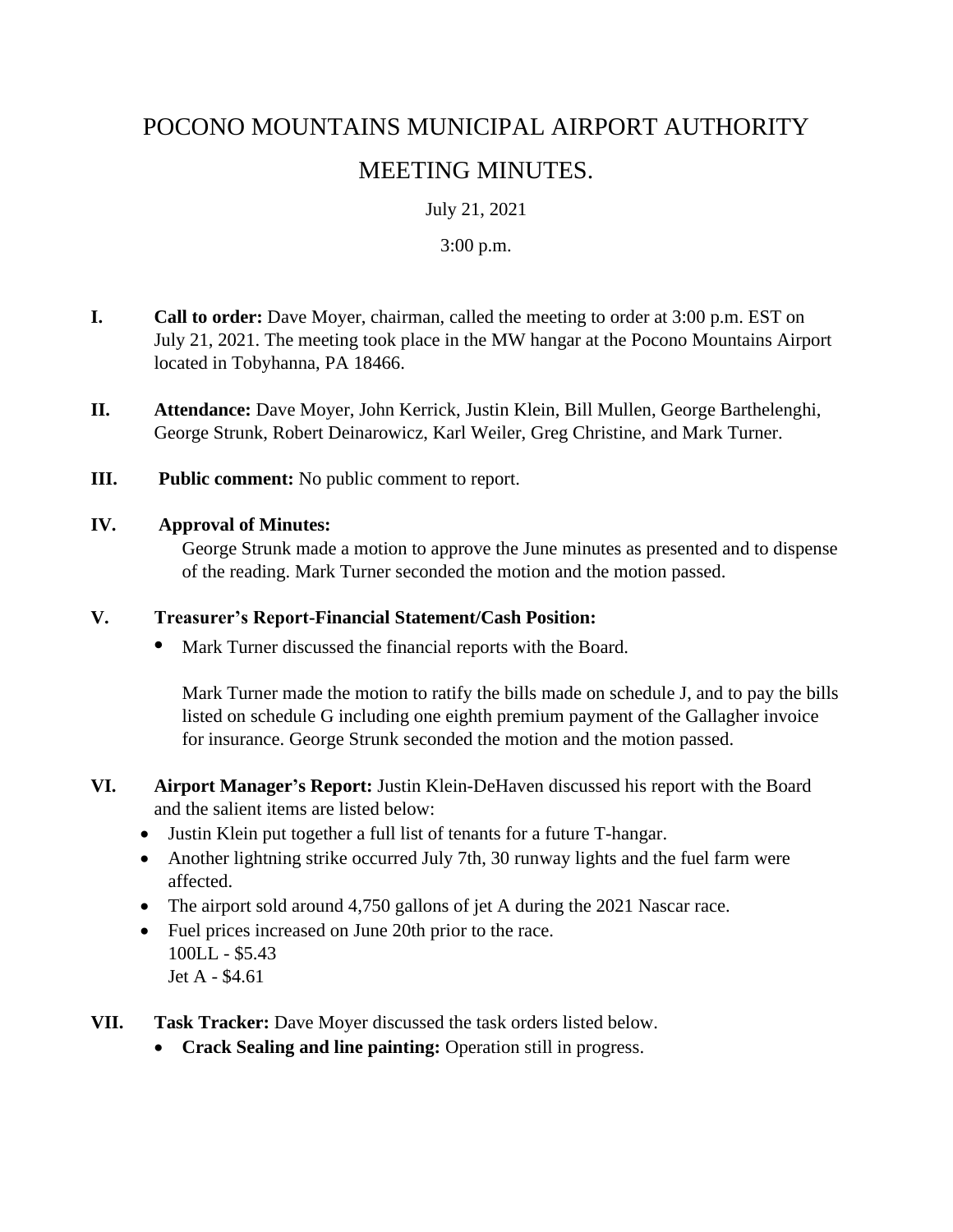## **VIII. Engineer's Report.**

## **Task Order #5 – Construct T-Hangars**

**•** No response from Bill Burton on issues relating to ADA appeal.

o Labor & Industry has indicated they have no issue on the project.

**•** Surveyors will be out in the coming weeks to complete a Record Survey to comply with the NPDES permit.

## **Task Order #6 - Snow Removal Equipment Building (SRE)**

**•** MCCD permit expiration date coordination in progress.

• Delta is preparing the CA phase contract for this project. This will require an IFE and we will provide documents to Greg.

**•** Authority comments have been integrated into the plans. 100% review documents are being provided to the BOA this week.

- **•** With BOA approval Adam can coordinate bid schedule with Greg.
- **•** Any issues to delay advertisement once BOA comments are resolved?

## **Task Order #7 - Fuel Farm (ADP-2019-PMMAA-00034)**

- **•** MCCD permit expiration date coordination in progress.
- Delta is preparing the CA phase contract for this project. This will require an IFE and we will provide documents to Greg.
- **•** Authority comments have been mostly integrated into the plans. Delta is still looking to resolve issues relating to snow protection.

**•** Once snow protection is resolved can submit 100% review comments to BOA and then discuss advertising schedule.

## **CARES Money (\$69,000)**

**•** Approximately \$19,000 has been submitted and paid from the \$69,000 CARES Act grant (crack sealing). Delta's understanding is you have another  $$10,000 +/-$  to still spend on this?

**•** H-Hite coordination ongoing. Appears they have delayed work to obtain correct type of paint.

## **CRRSAA Grant (\$23,000)**

**•** The BOA has not provided any update on the CRRSAA grant which will provide an additional \$23,000 to the Airport for operational expenses.

**•** These funds expected to be limited for use; likely no airside improvements, but possibly for payroll.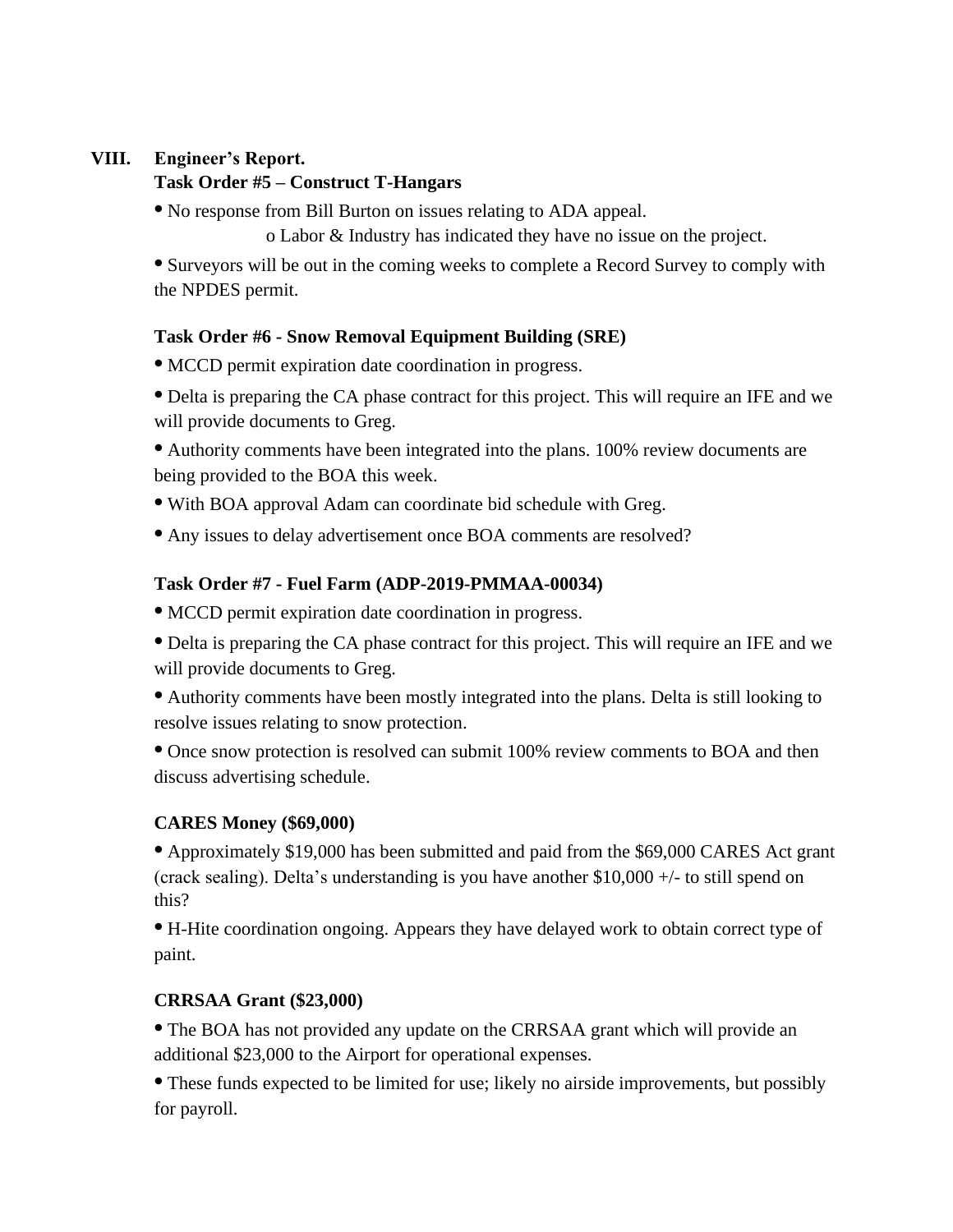#### **ARA Grant (\$59,000)**

**•** The American Rescue Plan Act of 2021 is providing an additional \$59,000 to the Airport. These funds are similar to the \$69,000 from last year but might be slightly more restricted in their use for capital work, i.e. crack seal/marking. Any ideas for their use should be coordinated with the BOA.

**•** The BOA has not yet made a grant offer for these funds.

## **Other Items**

**•** PennDOT/BOA Planning Sessions will be held over the summer for all airports. Please advise if you hear anything from them on potential dates.

## **IX. Old Business:**

• **Tree Removal/State Game Lands:** Dave Moyer and Greg Christine discussed scheduling a conference call with the PA Game Commission.

Dave Moyer motioned the Board to pay the EDU bill up to \$7,000. George Strunk seconded the motion and the motion passed.

#### **X. New Business:**

• **Marketing income ideas:** Bill Mullin discussed with the Board possible government funding ideas.

#### **XI. Committee Reports:**

- **Marketing:** No update to report.
- **Finance:** No update to report.
- **Security:** No update to report.
- **Building & grounds:** No update to report.
- **XII. Adjournment:** The Chairman adjourned the meeting at 4:15 p.m. The next Board meeting is scheduled for August 18th, 2021 at 3:00 p.m. in the MW hangar located at the airport.

Respectfully submitted,

Justin Klein-DeHaven.

Airport Manager.